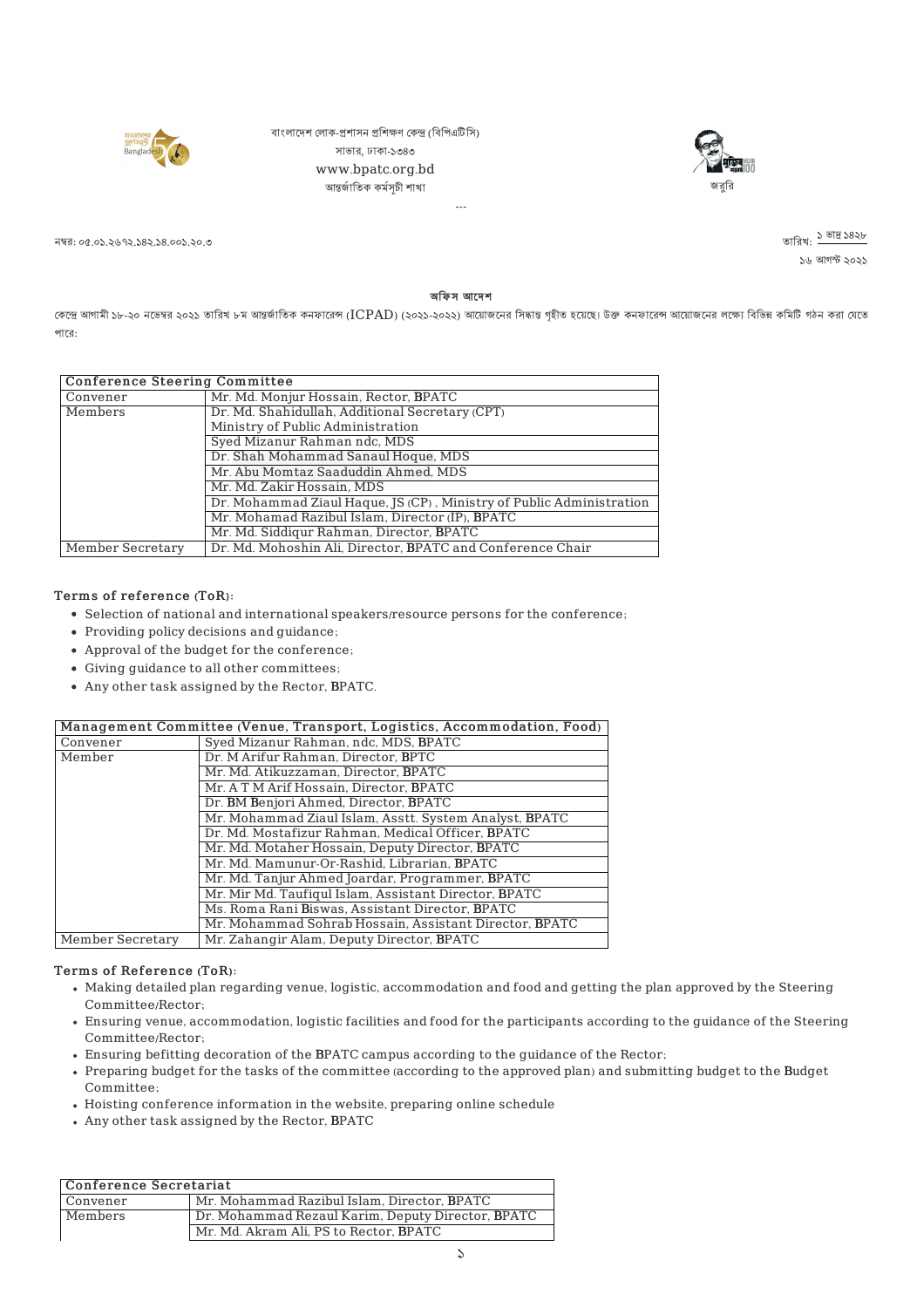| Mr.Md. Mamun-Or-Rashid, Librarian, BPATC                            |
|---------------------------------------------------------------------|
| Ms. Afia Sultana Keya, DD, BPATC                                    |
| Ms. Afia Rahman Muka, Senior Research Officer, BPATC                |
| Mr. Md. Mizanur Rahman, RO, BPATC                                   |
| Mr.A.M. Shahrior Alam, Assistant Director, BPATC                    |
| Member Secretary   Mr. Md. Rustam Rabbani, Asstt. Programmer, BPATC |

## Terms of Reference (ToR):

- Liaison with all committees;
- Developing website for the conference and online participant registration form;
- Communication with conference participants;
- Managing itinerary of the conference participants;
- Sharing logistical notes and other information kit/materials related to the conference with the participants;
- Providing support to the steering committee;
- Any other task assigned by the Rector, BPATC.

# Academic Advisory Team

| Convener         | Dr. Shah Mohammad Sanaul Hoque, MDS                                               |
|------------------|-----------------------------------------------------------------------------------|
| Members          | Dr. Rizwan Khair, former MDS, BPATC and Governance and Public Policy Expert       |
|                  | Dr. Mohammed Ziaul Haque, Joint Secretary (CP), Ministry of Public Administration |
|                  | Dr. M Arifur Rahman, Director, BPATC                                              |
|                  | Dr. Md. Mohoshin Ali, Director, BPATC                                             |
|                  | Dr. Md. Zohurul Islam, Director, BPATC                                            |
|                  | Mr. Md. Sharif Hasan, Director, BPATC                                             |
|                  | Dr. Md. Zohurul Islam, Director, BPATC                                            |
|                  | Dr. Mehedi Masud, Deputy Director, BPATC                                          |
|                  | Dr. Mohammad Rezaul Karim, Deputy Director, BPATC                                 |
| Member Secretary | Dr. Md. Morshed Alom, Deputy Director, BPATC                                      |

#### Terms of Reference (ToR):

- Tasks relating to the review of abstracts and full papers;
- Identifying relevant experts for performing review role;
- Providing recommendations for acceptance of abstracts and full papers;
- Preparing the list of local experts (academic and practice) to perform different roles (chair; designated speaker; moderator etc.) in different sessions of the Conference;
- Preparing budget for review related tasks;
- Any other task assigned by the Rector, BPATC.

| Rapporteuring and Documentation Committee |                                                                          |           |
|-------------------------------------------|--------------------------------------------------------------------------|-----------|
| Convener                                  | Mr. Mostak Ahmed, Director, BPATC                                        |           |
|                                           | Mr. Faruk Sufian, Deputy Director, BPATC                                 | т         |
|                                           | Mr. Shamim Adnan, Assistant Director, BPATC                              | $\lambda$ |
|                                           | Mr. Mohammad Mamun, Senior Research Officer, BPATC                       |           |
|                                           | Mr. Anirban Das, Assistant Dirctor, BPATC                                |           |
|                                           | Member Secretary   Mr. A.S.M. Riyad Hasan Gourab, Deputy Director, BPATC | T)        |

Terms of Reference (ToR): Making detailed plan for rapportuering and locumentation;

dentifying Master of Ceremonies (MCs) for different sessions of the conference as

required;

- Engaging rapportuers for different sessions of the conference for taking notes;
- Preparing conference proceedings;
- Preparing budget for the committee and submitting the budget to the Budget Committee;
- Any other task assigned by the Rector, BPATC.

|          | <b>Finance and Procurement Committee</b>               |
|----------|--------------------------------------------------------|
| Convener | Mr. Abu Momtaz Saaduddin Ahmed, MDS                    |
| Members  | Dr. Rokeya Fahmida, Director, BPATC                    |
|          | Mr. K M Abdul Kader, Deputy Director, BPATC            |
|          | Mr. Zahangir Alam, Deputy Director, BPATC              |
|          | Ms. Afroza Parveen, DD, BPATC                          |
|          | Mr. Nurul Islam Biswas, Assistant Director, BPATC      |
|          | Mr. Md. Mozaherul Islam, Assistant Director, BPATC     |
|          | Ms. Samiana Sultana, Evaluation Officer, BPATC         |
|          |                                                        |
|          | Member Secretary   Md. Nazim Uddin, Assistant Director |

# Terms of Reference (ToR):

- Preparing detailed budget for the conference taking input/proposals from different committees, where necessary;
- Providing extensive support to the 'Venue, Accommodation, Transport and Logistics Committee';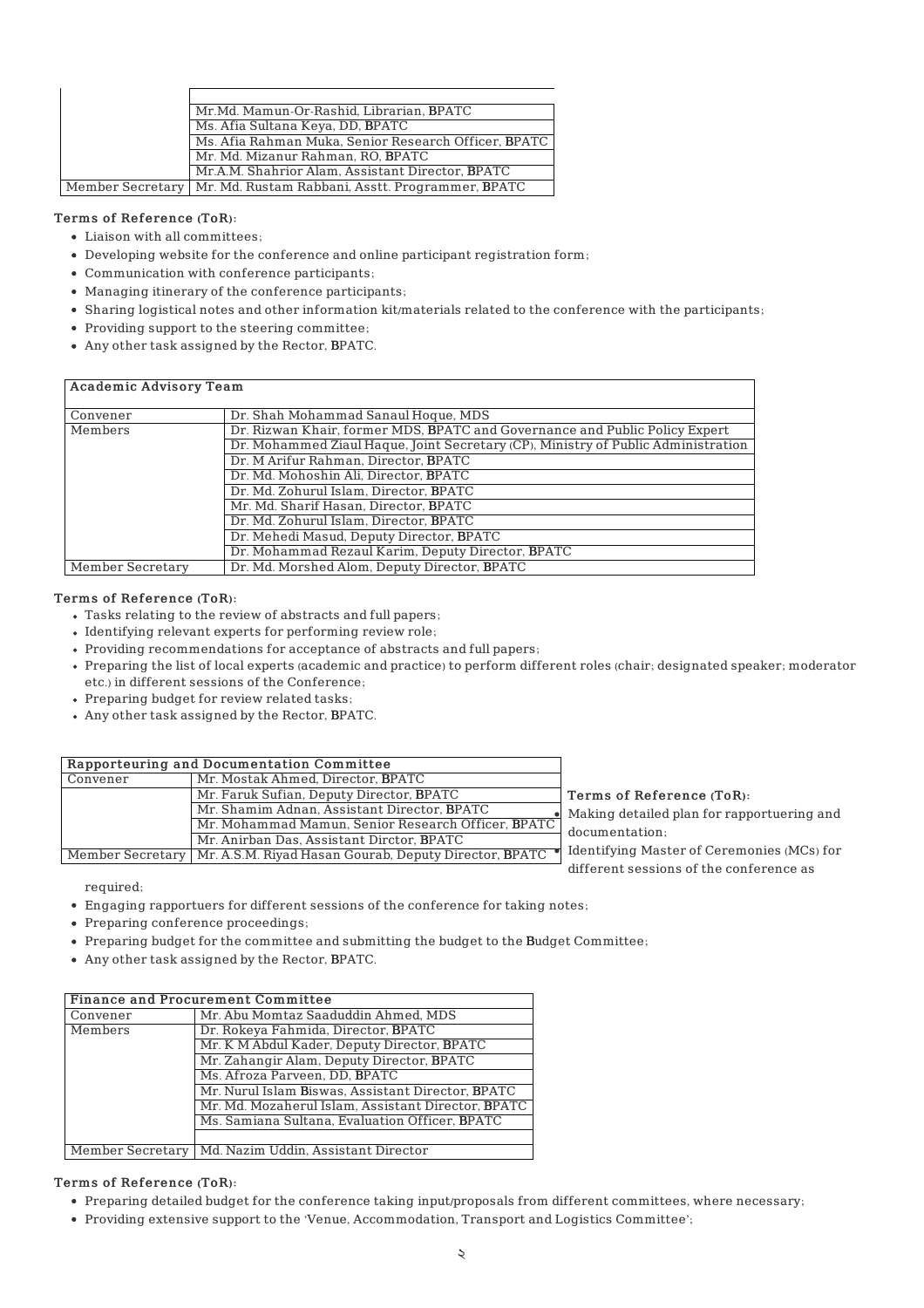- Undertaking different procurements for the conference under the guidance of the Steering Committee and the Rector;
- Any other task assigned by the Rector, BPATC.

|                  | Invitation, Reception and Protocol Committee    |
|------------------|-------------------------------------------------|
| Convener         | Mr. Md. Zakir Hossain, MDS, BPATC               |
| Members          | Mr. Md. Atizuzzaman. Director. BPATC            |
|                  | Mr. Md. Abul Basher, Director, BPATC            |
|                  | Mr. S.M. Mehedi Hasan, Director, BPATC          |
|                  | Mr. Anisur Rahman, Deputy Director, BPATC       |
|                  | Ms. Shamima Shormin, Deputy Director, BPATC     |
|                  | Ms. Jakia Sultana, Deputy Director, BPATC       |
|                  | Mr. Faruk Sufian, Deputy Director, BPATC        |
|                  | Ms. Farzana Afrose, Assistant Director, BPATC   |
|                  | Mr. Md. Nejam Uddin, Asstt. Director, BPATC     |
|                  | Mr. Md Hasib Mamun, Research Officer, BPATC     |
|                  | Mr. Monirul Islam, Assistant Director, BPATC    |
|                  | Ms. Anatar Halder, Assistant Director, BPATC    |
| Member Secretary | Ms. Roma Rani Biswas, Assistant Director, BPATC |

# Terms of Reference (ToR):

- Printing and distribution of invitation cards as required under the guidance of the Rector;
- Ensuring necessary hospitality/protocol to the conference participants and guests;
- Engaging protocol procedures and officials to receive and see-off the participants;
- Liaison with the relevant committee(s) for logistics and transportation support;
- Liaison with Conference Secretariat to take protocol measures according to the travel itinerary of the participants and guests;
- Any other task assigned by the Rector, BPATC.

# **Press and Public Relations**

| Chair   | Mr. Hasan Murtaza Masum, Director, BPATC                                  |
|---------|---------------------------------------------------------------------------|
| Members | Ms. Alina Akter, Deputy Director, BPATC                                   |
|         | Dr Md. Moshiur Rahman, Deputy Director, BPATC                             |
|         | Ms. Nasrin Akter, Deputy Director, BPATC                                  |
|         | Mr. Mohammad Masum Rahman, Assistant. Programmer, BPATC                   |
|         | Mr. Razib Mia, Evaluation Officer, BPATC                                  |
|         | Mr. Sanjoy Kumar Sharma, Evaluation Officer, BPATC                        |
|         |                                                                           |
|         | Member Secretary   Mr. Mehedi Shahnewaz Jalil, Assistant. Director, BPATC |

## Terms of Reference (ToR):

- Developing a PR strategy and establishing partnership with print and electronic media;
- Making some media outlets (print and electronic) as media partners;
- Publishing and disseminating news of the conference using social media;
- Sending press release to the media as and when required;
- Any other task assigned by the Rector.

২। যথাযথ কর্তৃপক্ষের অনমোদনের প্রেক্ষিতে এ আদেশ জারি করা হলো যা অবিলম্বে কার্যকর হবে।

১৬-৮-২০২১

মোহাম্মদ রাজিবল ইসলাম পিরচালক ফান: ০২২২৪৪৪২০৮০-৮৬ ফ্যাক্স: ০২২২৪৪৪৫০২৯

ইেমইল: mohoshin2005@gmail.com

> তারিখ: ১ ভাদ্র ১৪২৮ ১৯৯<br>১৯৯ আগস্ট ১০১১

নম্বর: ০৫.০১.২৬৭২.১৪২.১৪.০০১.২০.৩/১(৯৯)

অবগতি ও প্রযোজনীয্ (প্রযোজ্য ক্ষেত্রে) ব্যবস্থা গ্রহণের জন্য অনুলিপি প্রেরণ করা হইল: ১) অনষদ সদস্য (সকল), বাংলাদেশ লোক-প্রশাসন প্রশিক্ষণ কেন্দ্র (বিপিএটিসি), সাভার, ঢাকা-১৩৪৩।

২) অতিরিক্ত সচিব, ক্যারিয়ার প্লানিং ও ট্রেনিং অনুবিভাগ, জনপ্রশাসন মন্ত্রণালয়





১৬-৮-২০২১ ডক্টর মোহাম্মদ রেজাউল করিম